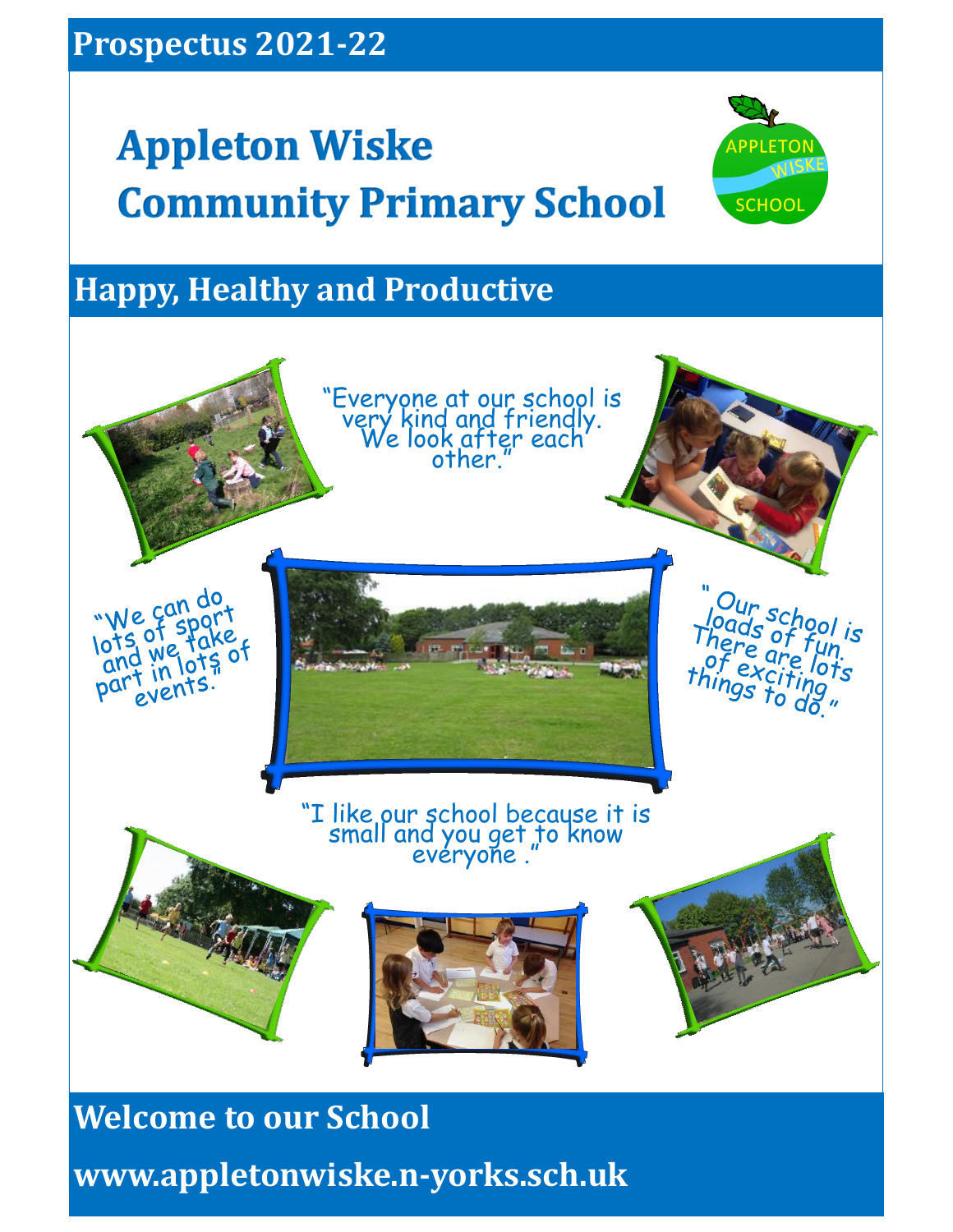# **Contents**

| Message from the Head Teacher                    | 2         |
|--------------------------------------------------|-----------|
| <b>School Information</b>                        | 3         |
| Our Vision and Intent                            | 4         |
| <b>Working Together</b>                          | 4         |
| Appleton Wiske Village and School Catchment Area | 5         |
| Admissions                                       | 6         |
| <b>Starting School</b>                           | 6         |
| Attendance                                       | 7         |
| <b>School Uniform</b>                            | 7         |
| School Curriculum                                | $8 - 10$  |
| Assessment                                       | 10        |
| Special Educational Needs and Disabilities       | 11        |
| <b>Promoting British Values</b>                  | 11        |
| Health, Safety and Wellbeing                     | $12 - 13$ |
| -Healthy School                                  | 12        |
| -School Meals                                    | 12        |
| -Child Protection and Safeguarding               | 13        |
| -Behaviour                                       | 13        |
| <b>Pupil Voice</b>                               | 14        |
| <b>Extra-Curricular Activities</b>               | 14        |
| Parent Consultations and Annual Reports          |           |
| Governing Body and Friends of the School         |           |
|                                                  |           |

# **Message from the Head Teacher**

Welcome to our school, which is at the heart of Appleton Wiske village and surrounding areas. There is a vibrant family atmosphere at our school with a caring and inclusive ethos. We focus on the needs of each individual child and work together to meet those needs in an exciting and well-resourced learning environment.

Since my appointment as Head Teacher in September 2016, I have spent a good deal of time getting to know the families, pupils, staff, governors and members of the community in order to develop positive relationships across the school. It is essential that we build strong partnerships so that we may work together to meet the social, emotional, academic and personal needs of every child in our care.

We aim to provide the best possible education for your children and hope you will share our high expectations, particularly in behaviour and achievement. Our close collaboration with a range of neighbouring settings and skilled professionals ensures seamless care with adults who have a wealth of knowledge and understanding of children and their development and learning.

We look forward to working with you.

Neil Clark Head Teacher

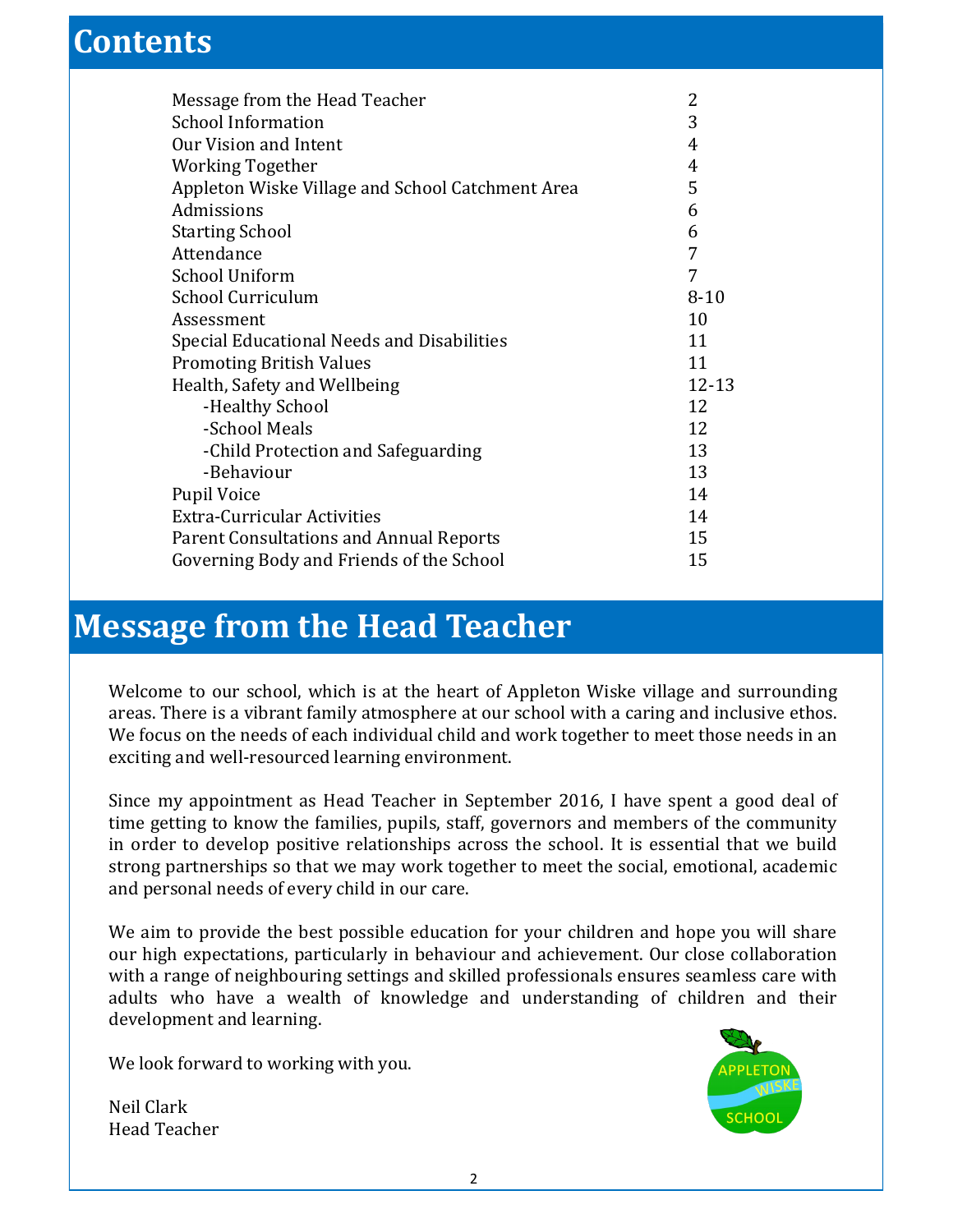# **School Information**

| Name & Address:                                                                                                                      | Appleton Wiske Community Primary School<br><b>Front Street</b><br>Appleton Wiske<br>Northallerton<br>DL6 2AA |  |
|--------------------------------------------------------------------------------------------------------------------------------------|--------------------------------------------------------------------------------------------------------------|--|
| Telephone:                                                                                                                           | 01609881398                                                                                                  |  |
| Email:                                                                                                                               | admin@appletonwiske.n-yorks.sch.uk                                                                           |  |
| <b>Education Authority:</b>                                                                                                          | North Yorkshire County Council                                                                               |  |
| Head Teacher:                                                                                                                        | Neil Clark                                                                                                   |  |
| Chair of the Governing Body:                                                                                                         | <b>Scott Wilson</b>                                                                                          |  |
| Class Structure:                                                                                                                     | Class 1—Reception/Year 1/Year 2<br>Class 2-Year 3/Year 4<br>Class 3-Year 5/Year 6                            |  |
| <b>School Hours:</b>                                                                                                                 | 8:45am-3:15pm                                                                                                |  |
| Website:                                                                                                                             | www.appletonwiske.n-yorks.sch.uk                                                                             |  |
| Our school website is a key resource for important information. The following up to<br>date information is available on our website: |                                                                                                              |  |
| -Dates for the current academic year                                                                                                 |                                                                                                              |  |
| -School Curriculum                                                                                                                   |                                                                                                              |  |
| -Special Educational Needs and Disabilities                                                                                          |                                                                                                              |  |
| -Staffing and Governance                                                                                                             |                                                                                                              |  |
| -School Policies                                                                                                                     |                                                                                                              |  |
| -Newsletters                                                                                                                         |                                                                                                              |  |

-Before and After School Club

-Key Stage Results

-Pupil Premium Information

-Sports Premium Information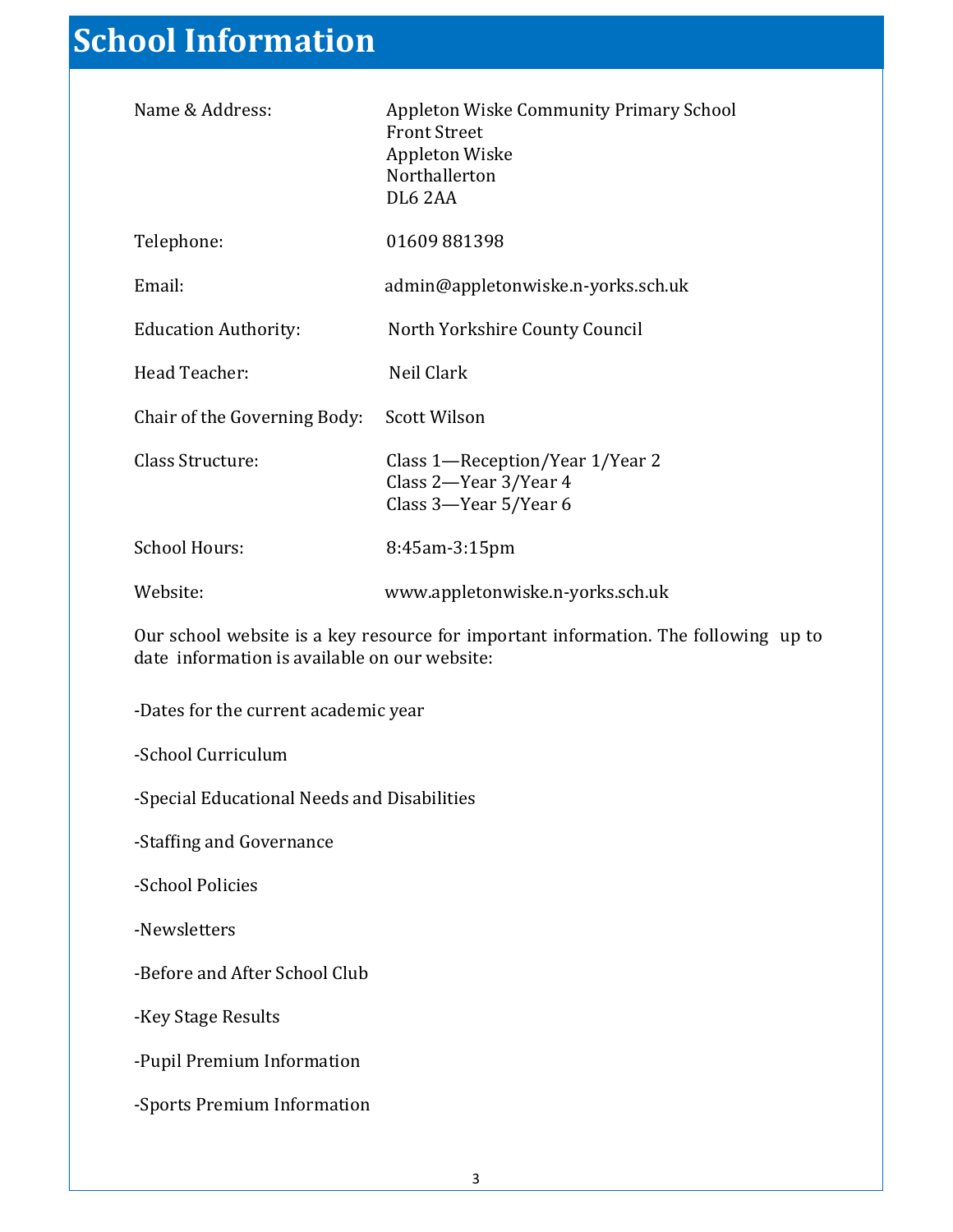#### **Our Vision**

Our vision is for all of our children to be **Happy, Healthy and Productive** in a supportive environment which allows them to achieve their full potential. Through a deep and rich curriculum, pupils gain knowledge, develop skills and build resilience for the future. We are determined that every child will succeed.

#### **Our Intent**

- $\checkmark$  Provide a deep, rich and challenging curriculum for every pupil
- $\checkmark$  Prioritise reading and mathematics so that every pupil can access the full curriculum
- $\checkmark$  Develop resilience, independence and a growth mindset
- $\checkmark$ Embrace diversity through positive, caring and tolerant attitudes towards everyone regardless of background
- $\checkmark$ Prepare children for their lives beyond primary education



# **Working Together**

We believe that a positive attitude and the ability to make appropriate choices are essential in preparing children for life and work. It is the aim of all staff to work towards the vision and values of the school, supporting the children in a positive climate of mutual respect. We work together to provide a warm, caring, well-ordered school community where every child feels safe and secure.

All children are allocated a team colour and are proud to be a member of their team during their time at Appleton Wiske. Children can collect team points throughout the week and the team with the most points wins the Team Point Trophy; this is displayed in the school hall. The children receive certificates for good work or for an outstanding contribution. These are presented in our celebration assembly on Friday afternoon, which is well attended by parents and carers.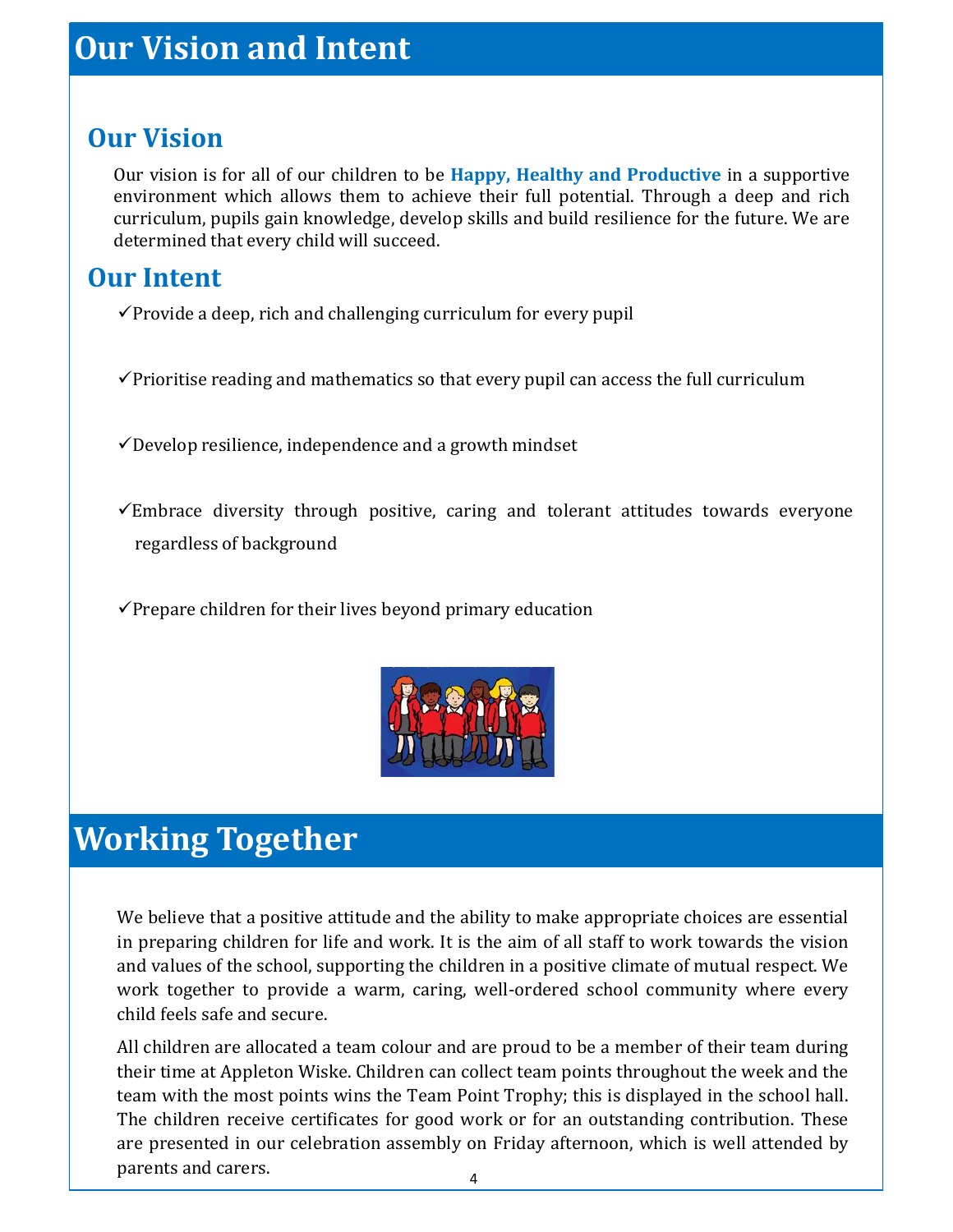#### **Appleton Wiske Village**

Appleton Wiske is a historic village, incorporating a modern housing development. There is a thriving community spirit, and several on-going projects, which have provided a village hall, a minibus, playing fields, playground, tennis courts and a 5-a-side pitch.

Appleton Wiske is a small village with approximately 500 residents. It is 9 miles north of Northallerton and 6 miles from Yarm.

The primary school is situated on the southern outskirts of Appleton Wiske with an outlook over open fields. The school provides education for children from 4 to 11 years, after which the children transfer to secondary education.

The building, opened in 1983, has 3 classrooms, a library, hall, kitchen, staffroom, office, cloakrooms and entrance hall. There is also a wildlife area designed by the children and built by parents and volunteers. There are lots of opportunities to work outside, including a covered outside classroom and access to a local wood for Forest School sessions.

A large playing field provides plenty of opportunity for games and recreational activities. Paved areas and gardens surround the playgrounds. The Foundation Stage and Year 1 children have access to an excellent outdoor learning environment.

## **School Catchment Area**

The School Catchment Area covers the villages of Appleton Wiske, East and West Rounton, Picton, East Harlsey and Ingleby Arncliffe. Children from Hornby, Deighton, Welbury and other surrounding areas also attend our school. The County Council organises coach transport for children living within catchment who are over 2 miles away.

# **School Organisation**

We are a small village school and therefore work in mixed age groups. This allows flexible combinations of year groups dependent on the number on roll.

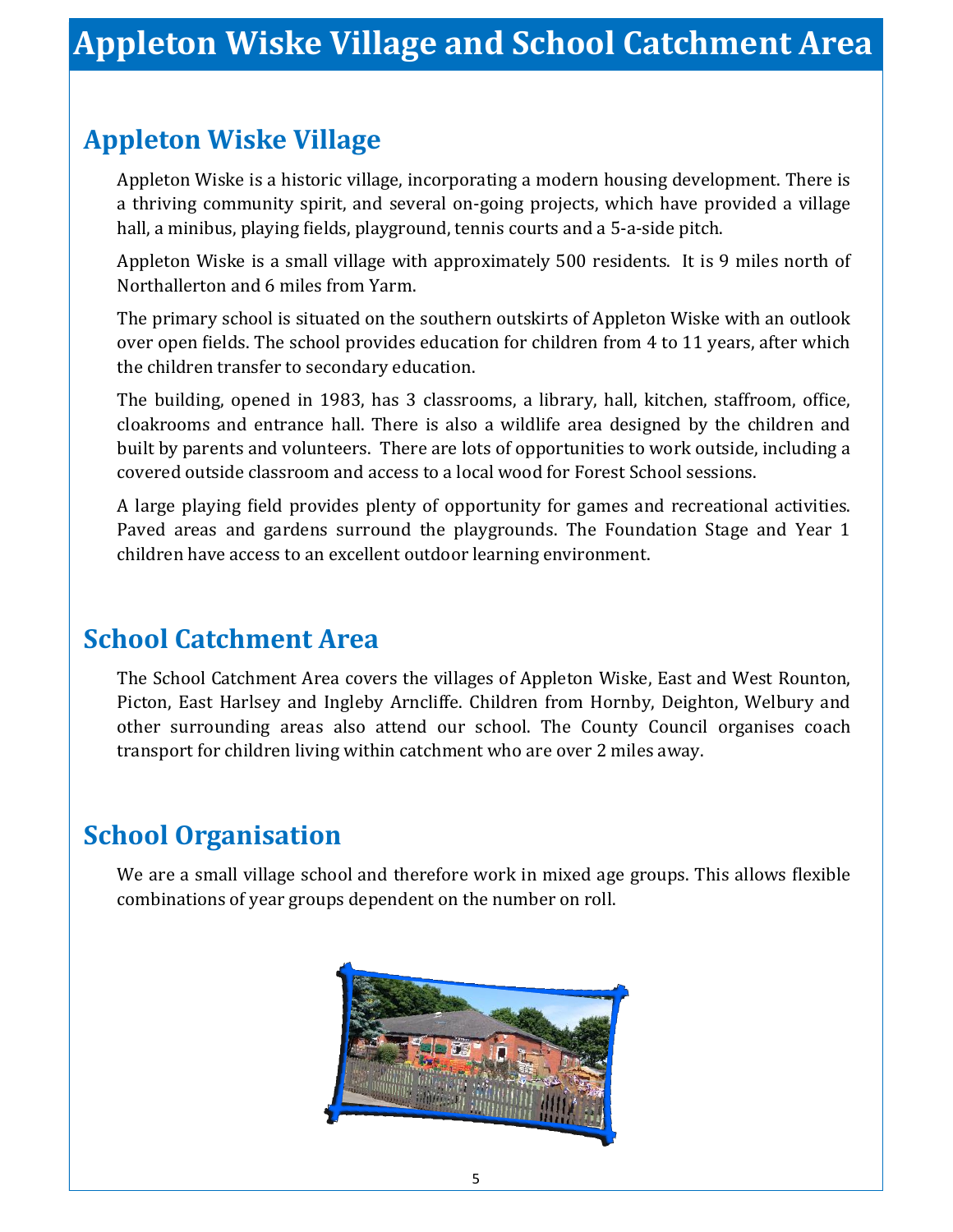# **Admissions Procedure**

North Yorkshire County Council's admission policy allows schools to admit in September any child who will be 5 during the academic year. It is the policy of the Governors of this school to admit at the beginning of the Autumn Term, all children who will be 5 during the school year.

We welcome children living outside the local area to the school but in the event of more applications being made than places available, usually 14 each year, the parents/carers of these children will need to apply through the Local Authority.

Children are admitted to school in the September after the school year (1st September-31st August) in which they become 4. Parents should apply for their child's place online via the NYCC website. The school also requires parents/carers to complete our admission forms which can be collected from the school office. Alternatively, contact the school office for guidance on the admissions process.

Prospective parents/carers and children are warmly invited to make an appointment to visit the school.

Parents/carers of reception children will be invited to a meeting in school during the term before admission. Also during the half term prior to entry children are invited to spend some time in the Foundation Stage Class and join in the activities. During the preliminary visit parents/carers and children may enjoy a school meal together. The Foundation Stage team will carry out transition visits to children in their Nursery placements and spend one session every week at the Pre-School in Appleton Wiske.

# **Starting School**

We ensure children get the best possible start to their education in our excellent Foundation Stage classroom. The Foundation Stage team find out as much as possible about each child, relating to their experience in the home and community.

Young children express their feelings through structured play. The children are encouraged to explore and discover their world, developing new skills and building new relationships.

It would be very helpful if you could encourage your child to:

- $\checkmark$  Play co-operatively with other children
- $\checkmark$  Talk confidently with familiar adults
- $\checkmark$  Share and take turns with other children
- $\checkmark$  Follow simple instructions
- $\checkmark$  Ask lots of questions
- $\checkmark$  Concentrate on a task even if it becomes a little challenging
- $\checkmark$  Take off and put on their coat independently and dress themselves for PE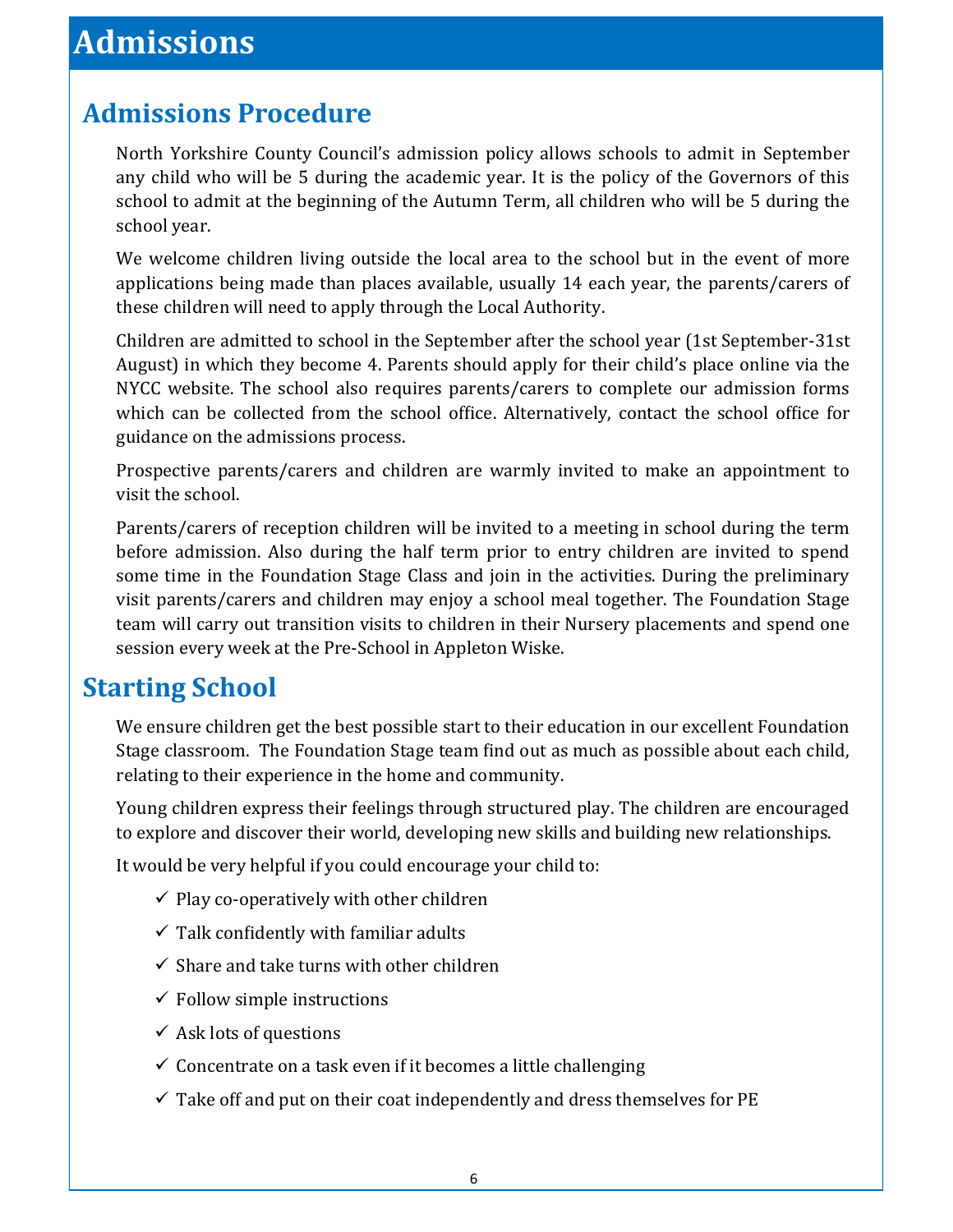# **Attendance**

The government now classes a pupil as a persistent absentee if their attendance at school drops below 90%. For those children whose attendance drops below this level, parents/ carers will be informed and discussions will take place in order to consider what steps are required in order to improve their child's attendance.

The Education Regulations state that applications for leave must be made in advance by a parent with whom the child lives and can only be authorised by the school in exceptional circumstances. Each application is considered individually by the school.

#### **Illness**

If a child is absent through sickness or a medical appointment, it is important that the school is notified on the day the child is absent. This allows the absence to be authorised.

#### **Medicines**

We administer prescribed medicines in school in line with the 'Guidance for Supporting Children and Young People with a Medical Need' (available on the school website).

A medication form must be completed before any prescribed medicines can be administered. Children with asthma should have an inhaler with them in school at all times. We will ensure that these inhalers are always readily available in their class.

# **School Uniform**

Our school uniform comprises:

- ✓ Grey or Black Skirt/Trousers
- ✓ White Polo Shirt
- ✓ Red School Jumper
- ✓ Black Shoes

Shorts or Dresses may be worn in warmer weather



Children are expected to wear the following in PE lessons:

- $\checkmark$  Plain trainers/plimsolls
- ✓ Plain shorts
- $\checkmark$  Polo T-Shirt (Blue, Red or Yellow depending on the pupil's Team colour)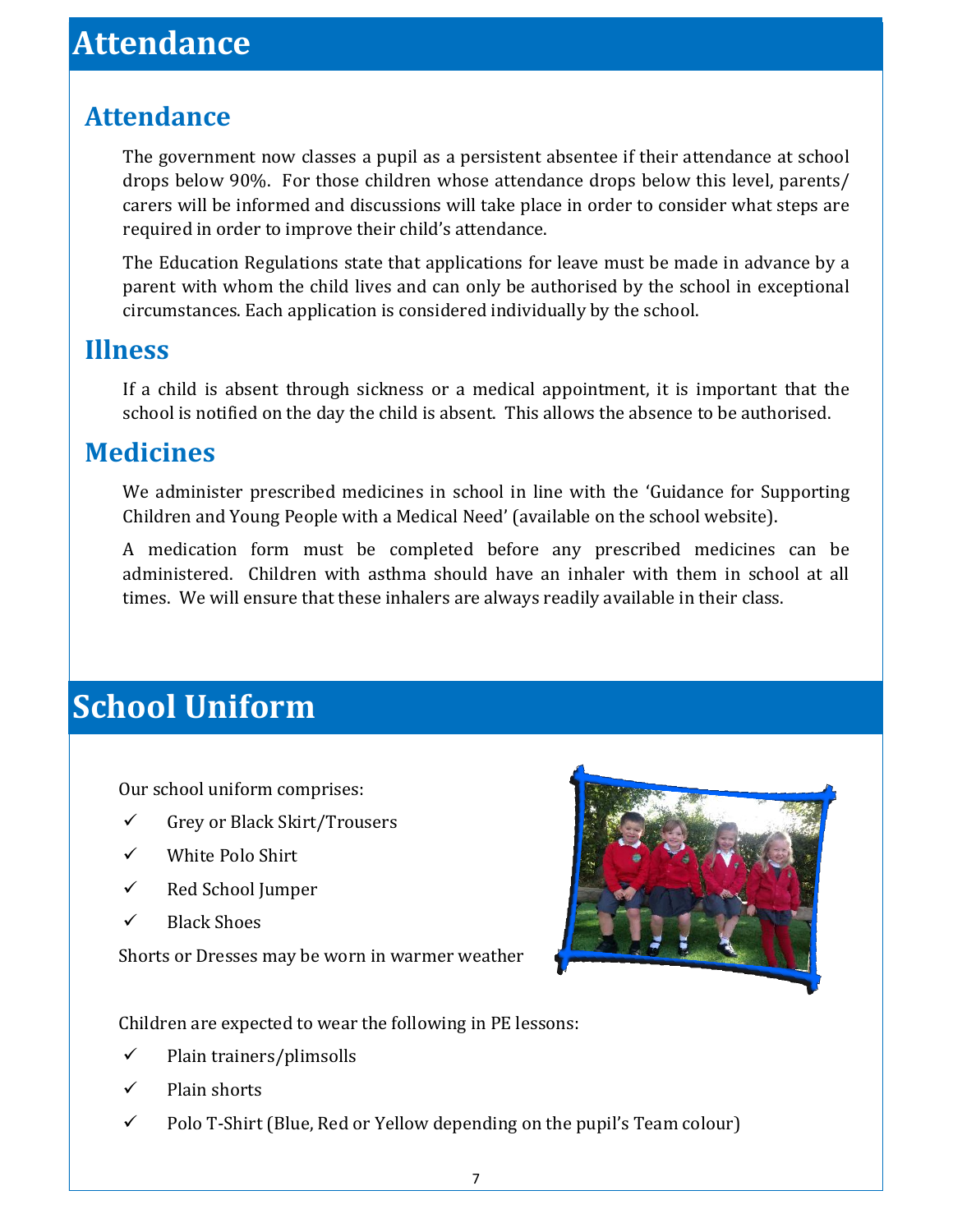#### **Implementation**

The school's curriculum is coherently sequenced and ensures that every child is given appropriate opportunities to learn the necessary skills and knowledge in every subject.

In Reception, we follow the statutory framework for the Early Years Foundation Stage. The children learn new skills, acquire new knowledge and demonstrate understanding through the seven areas of the EYFS curriculum that are equally important and inter-connected. These are the prime areas of Personal, Social and Emotional Development, Physical Development and Communication and Language; and the specific areas of Literacy, Mathematics, Understanding the World and Expressive Arts and Design. The EYFS curriculum is designed to develop key characteristics of effective learning. These are: Creating and Thinking Critically (allowing children to develop their own ideas, make links between ideas and develop strategies for doing things); Active Learning (allowing children to keep trying if they encounter difficulties and enjoy their achievements); and Playing and Exploring (allowing children to investigate and experience things and 'have a go'). Our EYFS curriculum is implemented through a mix of adult-led and child-initiated activities. The children's own interests and experiences are used to engage them in higher-level thinking and deeper learning. Child-initiated learning is valued and encouraged to ensure children are motivated and interested. Through observation and discussion, areas of need and next steps are identified for all children. We collaborate closely with parents to ensure our pupils' transition into school and learning throughout Reception is successful. This is achieved through transition activities, school events, home/school learning journeys, reading records, written reports, parent consultations and our open door policy.

In Key Stage 1 and Key Stage 2, we have developed a two-year long term plan which clearly maps out the National Curriculum objectives that will be learned. Our curriculum is implemented through cross-curricular themes which inspire and excite children about new learning opportunities. The themes are organised so that children start from a secure base of what they know and what is familiar and can confidently contribute to learning in the classroom. Themes are developed to look at our locality and beyond, including the wider world. Incorporated throughout our curriculum are Fundamental British Values (FBV), Social Emotional Aspects of Learning (SEAL) and Personal, Social, Health, Economic Education and Citizenship (PSHE & C), all of which are covered during whole school assemblies and in the classroom. There are also opportunities for children to develop these skills throughout the school in roles such as e-safety officers, playtime friends and the School Council. Whole class texts and novels are included in the long term plan and these link to the pupils' learning. Educational visits, which enhance the pupils' learning, are planned throughout the year for all pupils. We understand the importance of teacher knowledge and ensure that our staff receive effective training in specific curriculum subjects. Across the curriculum, we have staff who have expert knowledge and relevant experience in specific areas. For instance, pupils in Key Stage 2 receive weekly French lessons from a member of staff who is a languages specialist. Religious Education is taught discretely by a higher level teaching assistant and through cross-curricular links where possible. Pupils in Reception and Year 1 attend weekly Forest School Sessions, and our wildlife area is used throughout the year by all year groups for outdoor learning. All pupils in Year 5/6 receive weekly music lessons from a specialist teacher and learn to play an instrument. We also employ a sports specialist who delivers PE lessons and coaches the staff in order to develop their subject knowledge. Through effective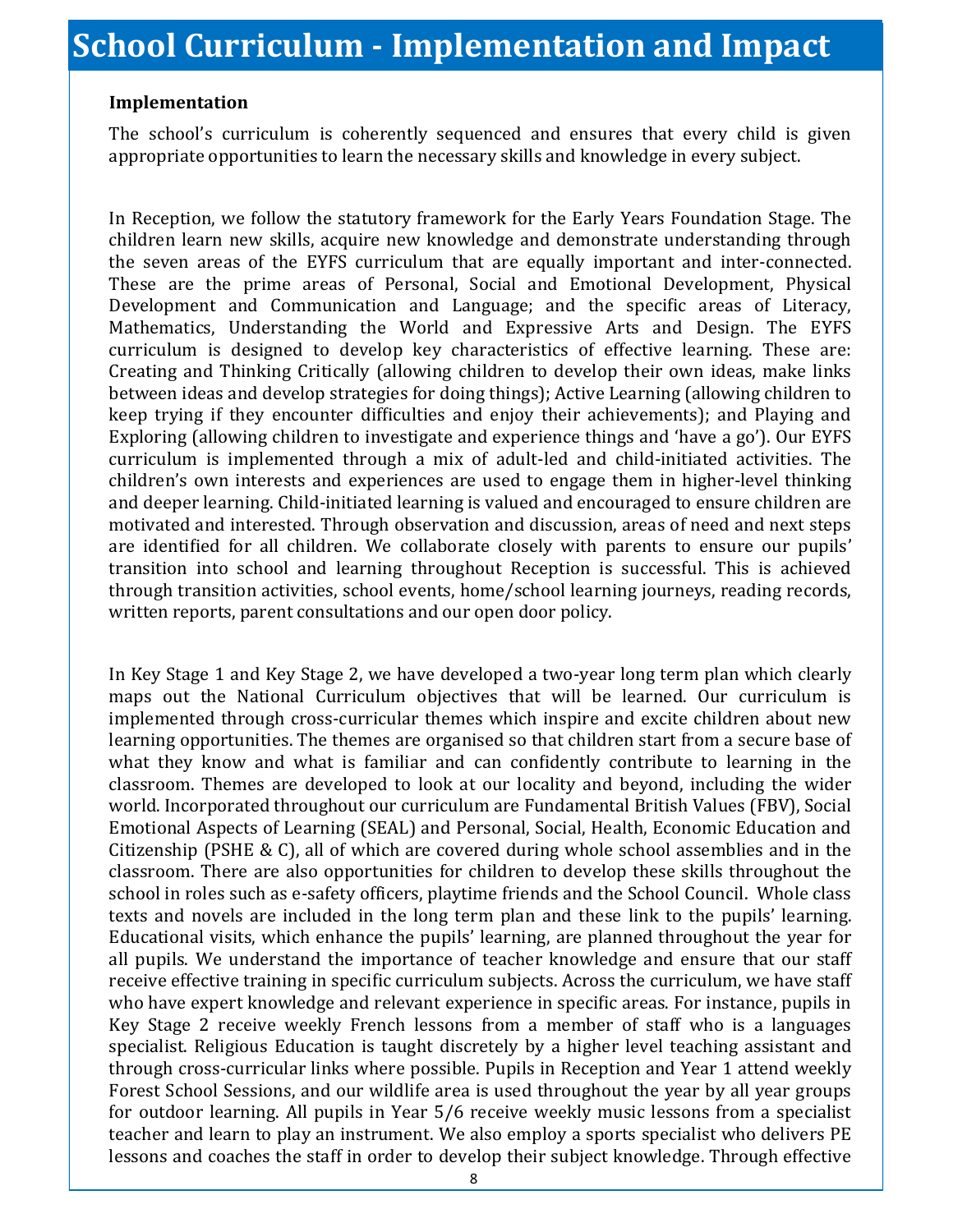# **School Curriculum - Implementation and Impact**

teaching and learning, we embed key concepts in pupils' long-term memories so that they can apply them fluently. In developing our curriculum, we have considered skills and knowledge retention and how these build over time. Pupils are assessed in all subjects and parents receive a written report at least twice a year, identifying their attainment and attitude in all areas.

#### **Impact**

- $\checkmark$ The PE Gold Award has been achieved for four consecutive years. This demonstrates excellent participation in inter-school sport, high levels of participation in physical activity during the school day and a high number of young leaders.
- ✓Our qualified Forest School Leader delivers a high quality curriculum which has impacted positively on our pupils' confidence, social skills, language and communication, motivation and concentration, physical skills and knowledge and understanding.
- ✓We are a member of Music Mark and every pupil in Year 5/6 learns to play a musical instrument. This aids their ability to retain skills and knowledge and ensures that we have high quality music which has a positive impact on pupils' experiences and future opportunities.
- $\checkmark$  Modern Languages is a strength of the school in Key Stage 2 and every pupil applies their oral French learning to written tasks.
- $\checkmark$ Science receives a high profile as a core subject and pupils receive a full curriculum through timetabled weekly lessons. There is a broad range of exciting, dynamic and practical activities linked to the five types of scientific enquiry. Our pupils particularly enjoy this subject which is further enhanced by the school's wildlife area.
- $\checkmark$ Children in EYFS get the best possible start to school life. The curriculum engages all children and ensures that they make good progress from their starting points. Ongoing assessment is integral to the learning process and observations inform next steps for children to develop into well-rounded individuals. EYFS pupils are ready for Key Stage 1 and have our school values embedded by the time they leave Reception, preparing them for future learning.
- $\checkmark$ Investment in high quality phonics training, teaching, learning and resources has impacted on our pupils' language development, motivation and reading ability. Stimulating resources, including phonically decodable texts which are closely matched to ability, have enabled all learners to access phonics and become independent readers, allowing them to access the whole curriculum.
- $\checkmark$ In writing tasks, our differentiated success criteria grids have ensured appropriate challenge for all abilities and high quality written work which is celebrated in weekly assemblies.
- $\checkmark$ In mathematics, pupils' understanding, knowledge and skills are systematically deepened and built-upon year after year. Through strong curriculum planning towards mastery, pupils use mathematical language with confidence, are able to solve problems using a range of strategies and develop their independent learning.
- $\checkmark$ We ensure that our pupils, including our most vulnerable learners, are closely tracked and monitored so that they achieve well and make good progress.
- $\checkmark$ Our pupils learn to be valued citizens and important members of the local and wider community.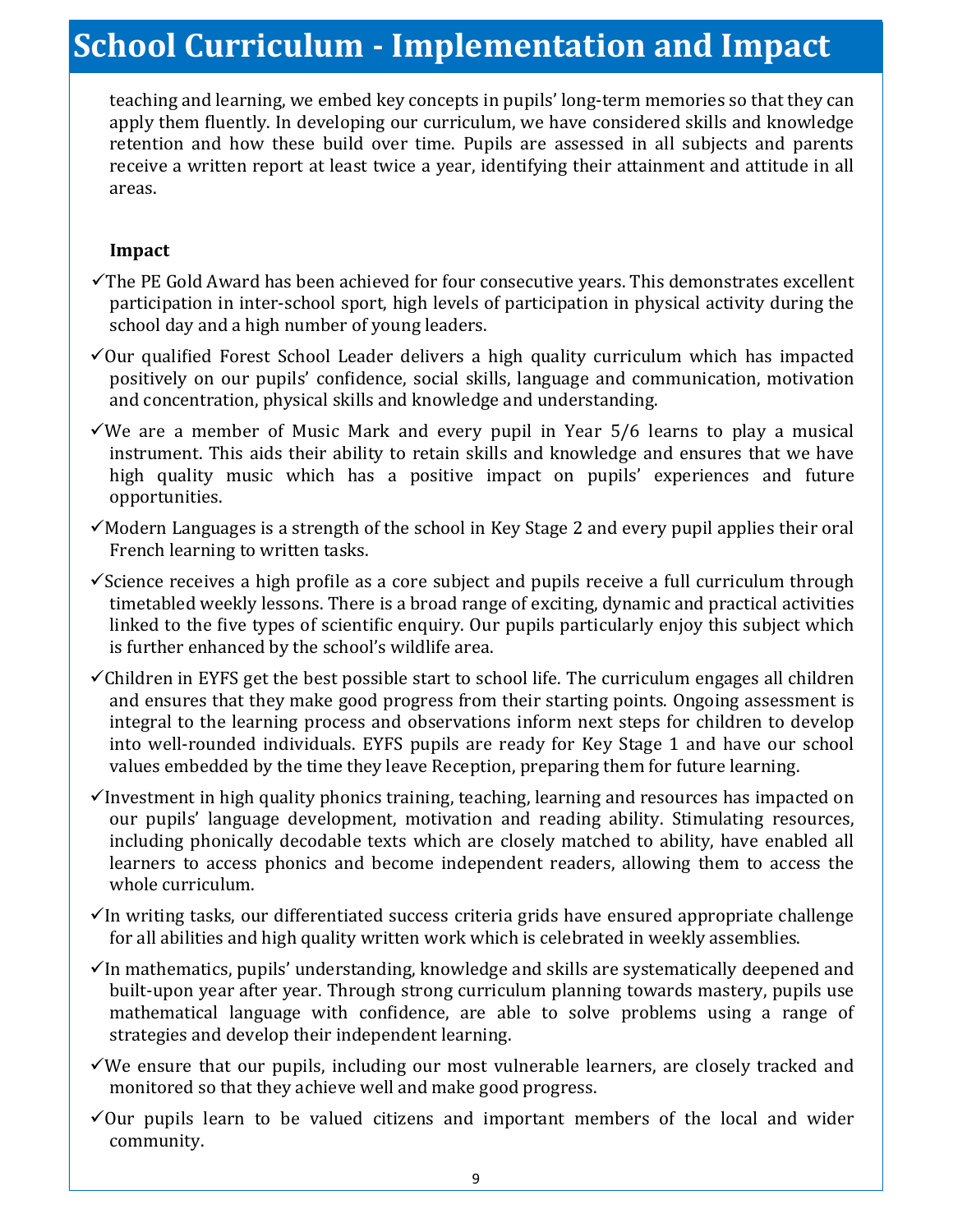# **Curriculum Subjects**

Please see the Curriculum section on our school website to find out about the intent, implementation and impact of individual subjects:

#### **[www.appletonwiske.n](http://www.appletonwiske.n-yorks.sch.uk)-yorks.sch.uk**

## **Forest School and Wildlife Area**

At our school all children have the opportunity to benefit from Forest School activities. On our school site and in the local environments we offer regular opportunities to achieve and develop confidence and self esteem through hands-on learning. Forest School provides challenging and enjoyable experiences across all areas of learning and development.

## **Collective Acts of Worship**

In accordance with the Education Reform Act 1988 and the North Yorkshire Agreed Syllabus, children take part in a collective Act of Worship each day which is broadly Christian based. It also encourages children to be reflective and develop a spiritual awareness. Parents/carers may exercise their right to withdraw their child/children from these activities in respect of their own religious beliefs. Members of local church communities visit regularly to lead our worship.

# **Assessment**

An Early Years Foundation Stage Profile is collated throughout the child's first year in school. This is based upon ongoing observational assessments. In Year 1, children's phonic skills are assessed during the summer term. In Year 4, children are assessed in the Multiplication Tables Check. In Year 2 and Year 6, children are required to carry out Standard Assessment Tasks in mathematics and English.

Assessment tasks and tests are given to children in Years 1 to 6 throughout the year. These tests, alongside ongoing teacher assessments, are used to track progress. They are also used to set targets for individuals and year groups. Records of attainment are kept on each child in school from Reception to Year 6. This allows teachers to monitor how much progress has been made and to meet the needs of individual children.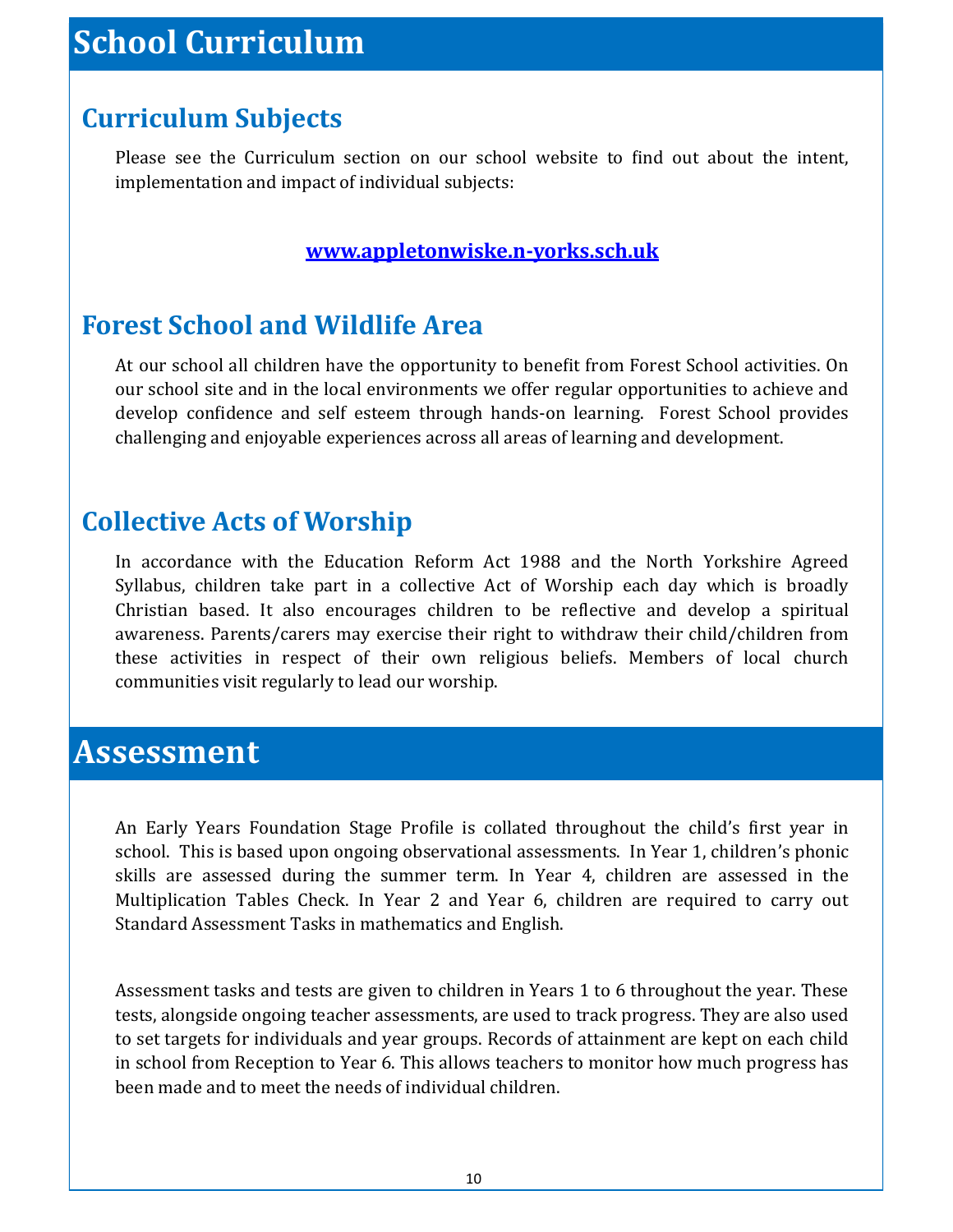# **Special Educational Needs and Disabilities**

The aim of the school is to ensure all children have equal opportunities to reach their potential regardless of their starting point by ensuring Quality First Teaching as a Universal Entitlement. Lessons are differentiated to ensure children are working at a level appropriate for them as individuals. Should a child be experiencing difficulties with learning or other aspects of school life, the class teacher will discuss them with parents.

Children who have Special Educational Needs or Disabilities are identified either on entry to the school or as early as possible during their education. Children on the SEND Register will have an Individual Provision Map which identifies their specific needs and outlines extra support which will be provided. For most children, any learning needs or issues will be dealt with by their teacher within class with a slightly differentiated curriculum to ensure good progress is made. For some children, a special programme may be drawn up to assist them with their specific difficulties and extra help or an intervention may aid them in making better progress. Parents will be involved in this process.

The school maintains strong links with Support Services such as Learning Support, Behavioural Support, Educational Psychologists, Speech Therapists, Visual and Hearing Impairment Services, Occupational Therapists and Physiotherapists. From time to time specialist advice is requested from these agencies with the consent of parents in order to support children fully within school. Children with Special Educational Needs or Disabilities follow the same balanced curriculum as other children. Great care is taken to ensure that their self-esteem is not damaged by the nature of their need and that they are confident in their ability.

Please see the school website for more information on SEND. Alternatively, make an appointment with the Head Teacher (Neil Clark) or SEND Co-ordinator (Karen Hainsworth).

# **Promoting British Values**

British Values are defined as Democracy, the Rule of Law, Individual Liberty, Mutual Respect and Tolerance of Different Beliefs. We promote these values through our own school values, curriculum and enrichment activities. We are very proud of the inclusive nature of our school and this reflects our TEAM ethos.

British Values are shared during a range of activities such as assemblies, circle time, with small groups of children and in whole class lessons.

There are opportunities for children to develop these values throughout school life, for example through the School Council.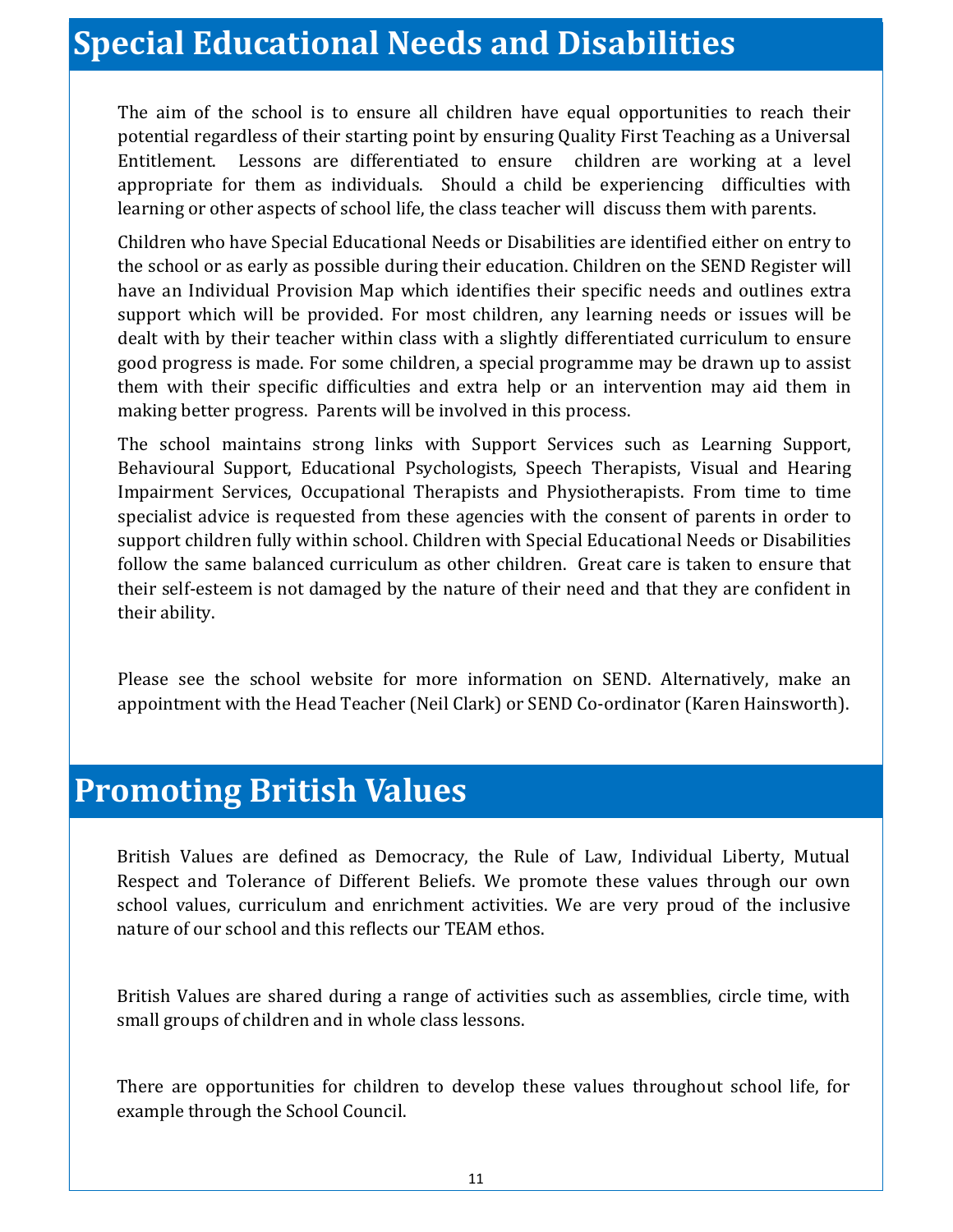# **Health, Safety and Wellbeing**

# **Healthy School**



We aim to promote all aspects of healthy living within school. Our pupils are encouraged to make the right choices towards leading a healthy lifestyle. Milk and fruit are available in school. Milk is free to all children under 5 after which parents can pay for milk. To apply for free school milk you need to apply online. Free fruit is provided by the government for all Foundation Stage, Year 1 and Year 2 children. The 'Friends of Appleton Wiske School' provide fruit for every child in Key Stage 2 on a daily basis. Research shows that drinking water during the day is beneficial to learning. Parents/ Carers should provide their child with a water bottle, or purchase one from the school,

# **The 'Appleton Mile' and 'Wake Up Shake Up'**

We start every day with ten minutes of exercise in order to prepare us for a day of learning. We alternate between the 'Appleton Mile' (6 laps of the school field or 12 laps of the playground) and 'Wake Up Shake Up' (high energy fitness led by our Year 5/6 pupils).

## **School Meals**

School meals are prepared on the premises and represent a well-balanced diet, underpinned by the County Council's Healthy Eating Policy. Our meals are produced from fresh meat and poultry sourced from the region; fruit and vegetables are sourced regionally where possible using local suppliers; products are free from additives associated with health problems in young children; fats are free from hydrogenated oils.

The school operates a cashless system facilitated by the 'ParentPay' website, which allows parents to pay online for school meals. The system is secure and convenient. Lunchtime supervision is provided by our team of teaching assistants with support from other members of staff when necessary. School meals are free to all children in Reception and Key Stage 1, and they are encouraged to take up this entitlement.

Some children in Key Stage 2 may be entitled to free school meals depending on their family circumstances. Please see the school website for more information or make an appointment with the Head Teacher.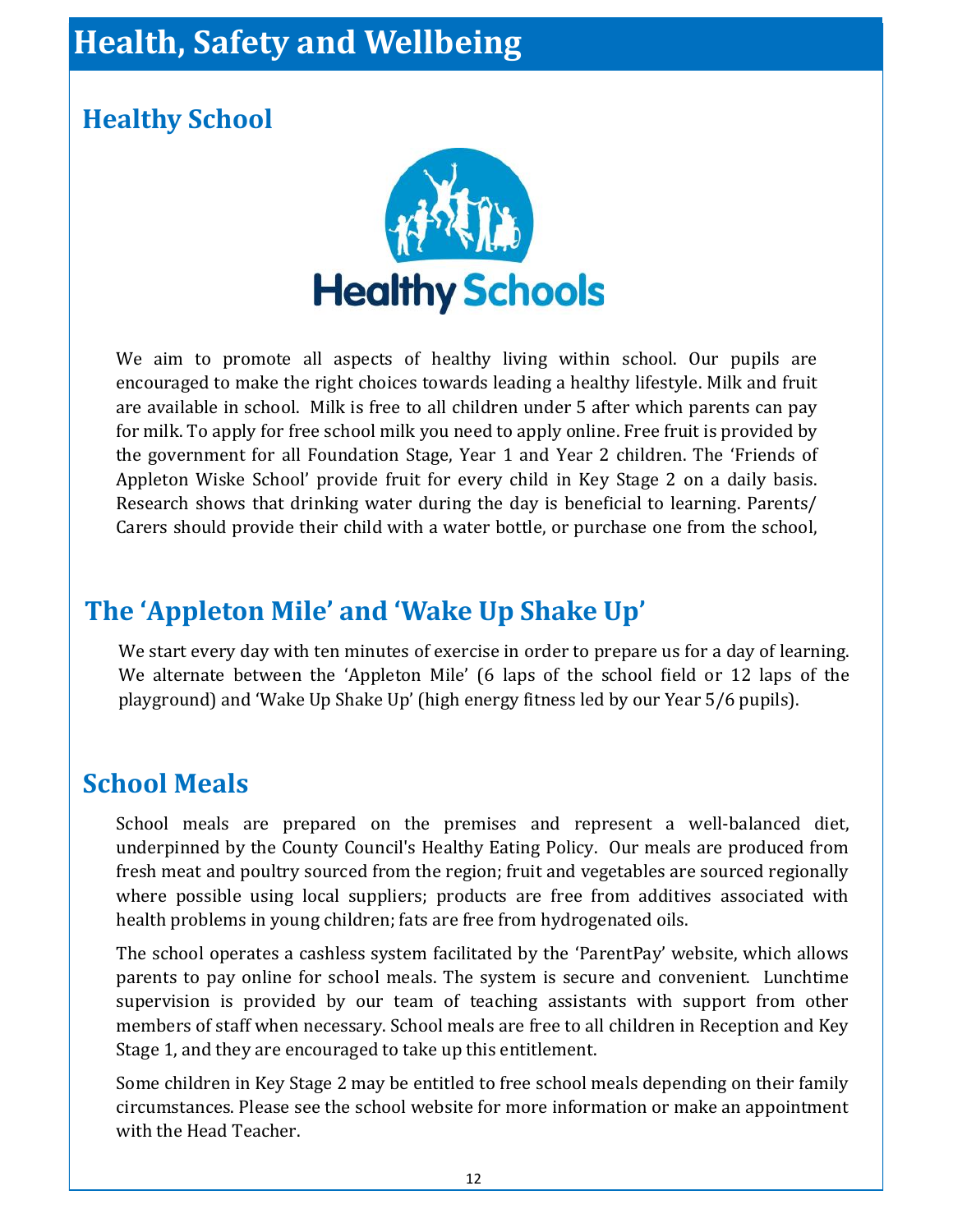# **Child Protection and Safeguarding**

It is important that every child feels safe and valued in school. External doors can only be opened from the outside by security code or magnetic swipe card. Visitors enter by the main entrance where they are asked to identify themselves before being allowed access to the building. They then sign a visitor book and wear a badge in school.

We are committed to ensuring the welfare and safety of all children in school. We follow the North Yorkshire Safeguarding Children Board's Child Protection Procedures. The school will, in most circumstances, endeavour to discuss all concerns with parents about their children. However, there may be exceptional circumstances when the school will discuss concerns with Social Care and/or the Police without parental knowledge (in accordance with Child Protection Procedures).

The Designated Safeguarding Lead is Neil Clark. The Deputy Designated Safeguarding Lead is Paula Gudger.

#### **Behaviour**

Praise and encouragement are used to reward appropriate behaviour. When there is a breakdown in discipline the child is made to understand that it is his/her behaviour that is unacceptable and not the child personally. An immediate checking of the unacceptable behaviour may be all that is necessary. Should unacceptable behaviour persist, the parents/ carers will be invited to discuss the issue with the Head Teacher and Class Teacher.

Bullying can take many forms. It is the responsibility of the whole school community to tackle bullying by ensuring the development of a caring and supportive ethos. We have a duty to take measures to prevent all forms of bullying.

We:

- $\checkmark$  take all bullying problems seriously
- $\checkmark$  investigate all incidents thoroughly
- $\checkmark$  keep a written record of any incidents, investigations and outcomes
- $\checkmark$  ensure that action is taken to prevent further incidents.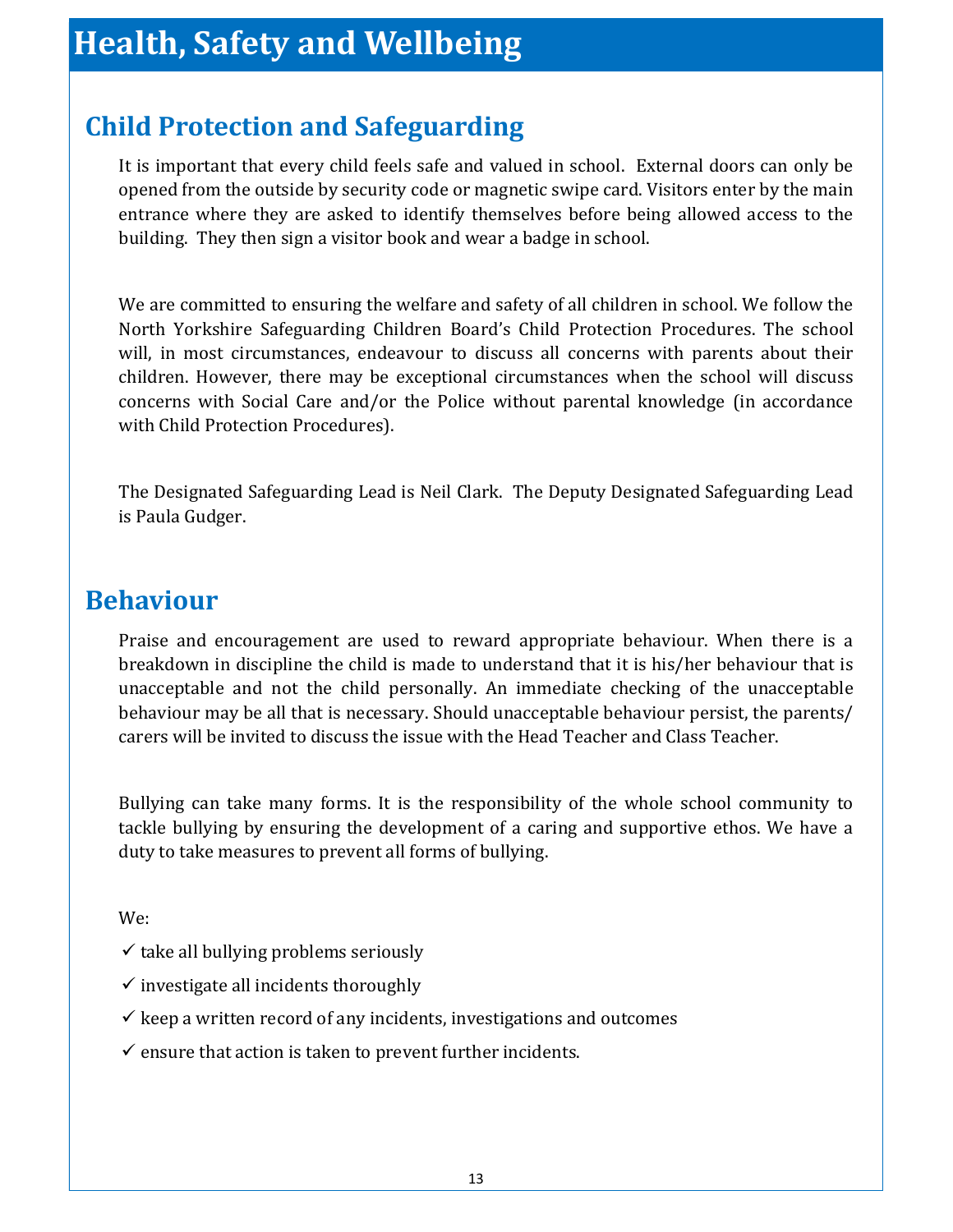# **Pupil Voice**

We have a very active Pupil Voice at Appleton Wiske Community Primary School. The school Council meets on a regular basis to discuss issues brought to the meeting by both staff and pupils. The meetings allow the pupils to have a say in the management and organisation of the school. Each Year Group has two representatives on the School Council, selected by their peers through a democratic process. Year 5 and 6 pupils can also apply to be a Playtime Friend, E-Safety Officer, Road Safety Officer or a member of the Green Team.

# **Extra curricular activities**

## **Before and After School Club**

We offer wraparound care from 8:00am until 6:00pm. Our Breakfast Club runs from 8:00am until 8:35am. Children are provided with breakfast, such as toast, cereal and a drink. Our After School Club starts at 3:15pm and children have the option of staying until 4:15pm, 5:00pm or 6:00pm (5:00pm on a Friday). Snacks and drinks are provided. A variety of activities are on offer after school, such as cooking, arts/crafts, computers and sport. Please see the school website for current prices of our Before and After School Club.

#### **Sport**

The Small Schools' Cluster group organises matches and competitions in a variety of sports throughout the year and we participate in these events. They offer the opportunity to compete against a local cluster of schools and the children enjoy the opportunity to meet children from other small schools.

## **Educational Visits and Residential Courses**

A valuable part of our curriculum includes taking children out of the school grounds to study other environments. This may range from a visit within walking distance, a day visit further afield or an extended residential stay. Most educational visits are linked to the children's school work, enhancing their learning through real-life experiences.

A residential course is organised each year for the Year 5 and 6 children. School staff accompany the children and share responsibility with the centre leaders for organising the outdoor programme, which includes walking, geographical studies, orienteering, map work, shelter building and canoeing.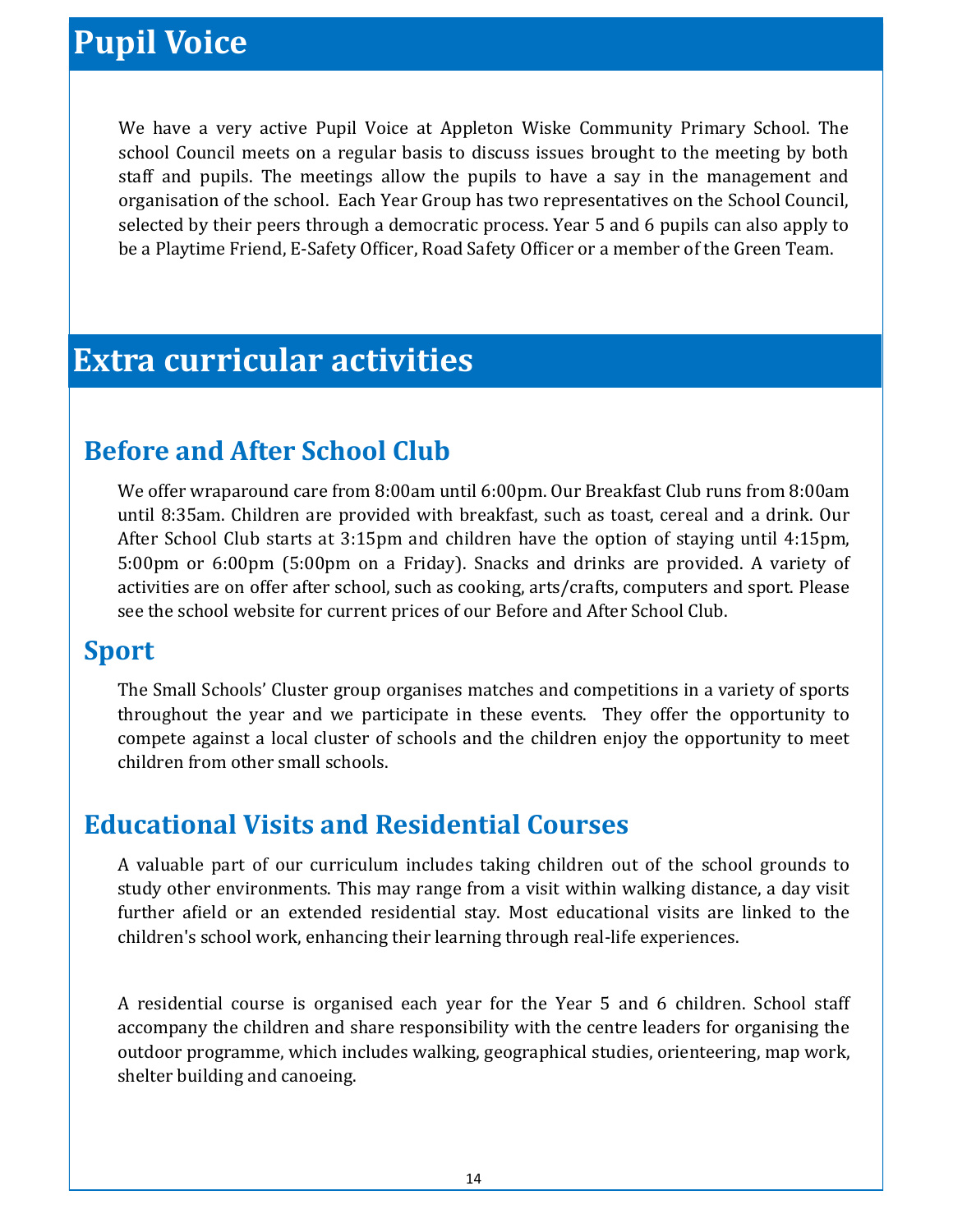#### **Parent Consultations**

Our twice yearly consultations allow parents/carers to see their child's work and discuss progress with teachers. Parents/carers who have concerns about their child can make an appointment to speak to the Teacher or Head Teacher at a mutually convenient time throughout the year.

#### **Annual Reports**

Parents/carers receive a detailed written report about their child's progress in the summer term. Parents of children in Years 2 and 6 are informed of end of key stage results in English and mathematics. Parents of children in Year 1 are informed of the results of phonic testing. Parents of children in Year 4 are informed of the results of the Multiplication Tables Check.

# **Governing Body and Friends of the School**

## **Governing Body**

The Governing Body has a range of duties and powers and a general responsibility for the conduct of the school with a view to promoting high standards of educational achievement. Responsibilities include: setting targets for pupil achievement; managing the school's finances; ensuring pupils have access to a broad and balanced curriculum; reviewing staff performance and pay.

## **Friends of Appleton Wiske School**

The school has a very active Friends Group which holds regular fundraising events and social events for parents and children. These include the Barn Dance, Easter Bunny Drive, May Fair and Summer Fair. Everyone is welcome to join the group which meets regularly to plan events. Funds raised help to provide additional resources and opportunities for the children such as playtime toys, the trim trail and educational visits.